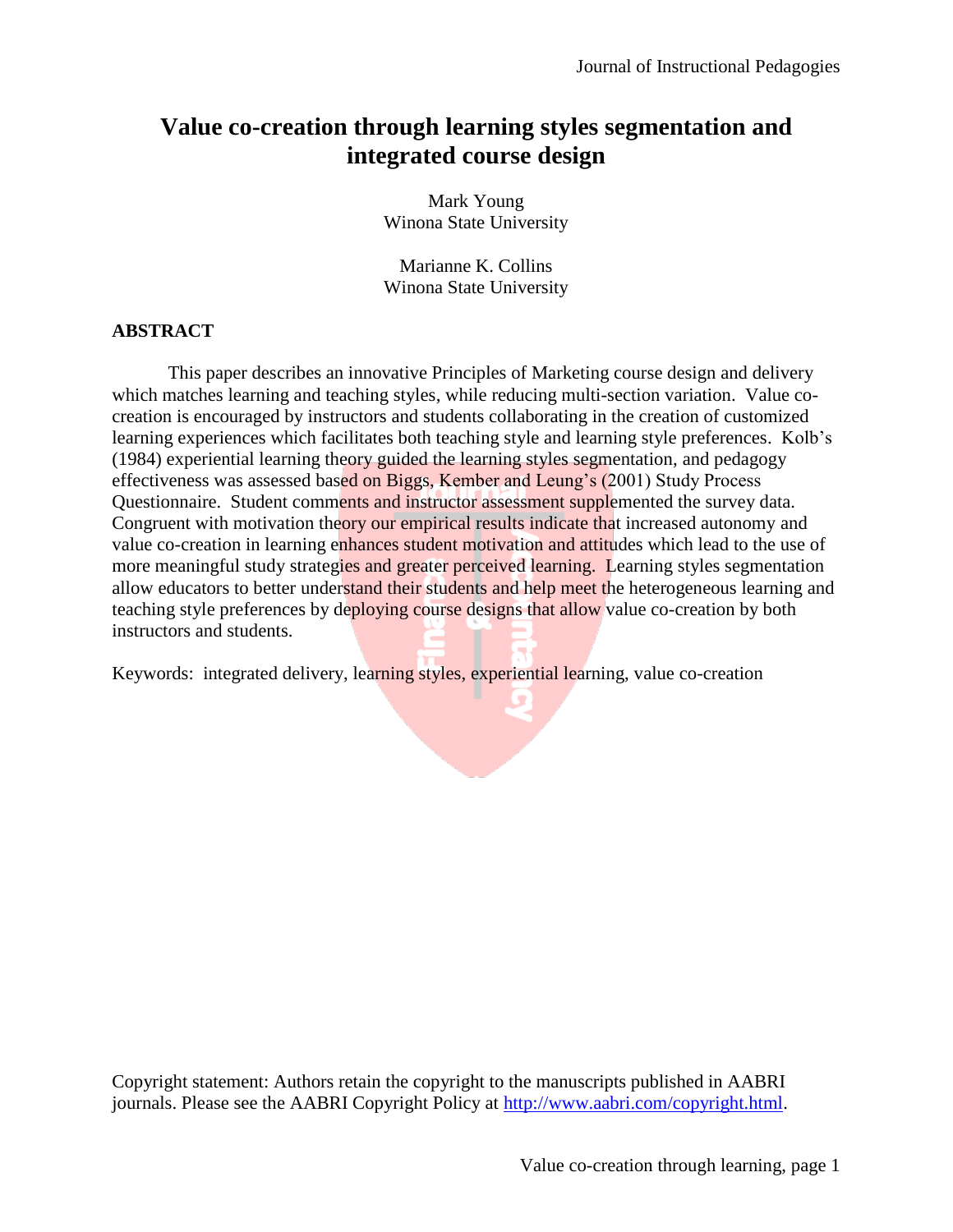#### **INTRODUCTION**

The Principles of Marketing course serves a broad cross section of business and nonbusiness students and had been traditionally taught in large sections utilizing multiple instructors each with their own preferred pedagogy and course design. Students' self-selection of a particular section is often based on meeting times, instructor reputation and other factors often unrelated to learning. As educators, we are challenged with the task of developing innovative teaching strategies that accommodate divergent learning styles while still producing meaningful learning and consistent outcomes across students and sections. Value co-creation is a method of providing additional value by offering the opportunity for students to act as collaborators in creating the product or service (Grewal and Levy, 2011). This article describes value co-creation through a fully integrated approach, which combines traditional in-class content delivery, on-line web-based assignments, and student selected customized experiential learning activities that accommodate different learning and teaching styles.

Targeting unique teaching strategies to student segments based on learning style preferences is extensively researched and thoughtfully discussed in the education literature (Karns 2006; Morrison, Sweeney and Heffernan 2003; Kolb 1996). Learning styles are students' natural way of acquiring and processing information, e.g. hands-on experiences, observation, visual, etc. Whereas teaching styles reflect instructors' preference toward certain pedagogical techniques such as case analysis, team projects, individual reports, etc. Matching learning style preference and teaching strategies are thought to enhance student motivation and attitudes (Felder and Silverman 1988) which stimulates the use of higher levels of cognitive learning strategies resulting in deeper, more meaningful learning. Implications of these results are less clear when factoring in the additional instructor investment in implementing multiple learning experiences (Karns 2006). In addition the purposeful introduction of variation in the teaching process might be viewed as contrary to the goal of standardized learning outcomes. Standardization of content across multi-section courses has been reported to benefit both faculty and students (Meuter et al. 2009) and is consistent with business accreditation guidelines. This course design and delivery innovation addresses the problem of matching learning and teaching styles and reducing multiple-section variation without increasing individual instructor investment in creating an active learning environment.

#### **VALUE CO-CREATION: LEARNING STYLES SEGMENTATION AND INTEGRATED COURSE DESIGN**

Three instructors co-designed and team-taught a single section of Principles of Marketing that combined multiple sections which were previously individually taught. The single section was designed to handle the department's need for teaching multiple sections per semester. Each of the instructors had their own preferred learning outcome assessments and content expertise. In order to capitalize on this content specialization and to develop synergy among upper level teaching assignments the course content was divided into three equally weighted five-week units, with each instructor acting as the unit content leader for the unit covering the instructor's area of specialization and expertise.

Course standardization was accomplished with a single co-authored syllabus that utilized standardized course learning goals, policies, content coverage, assignments, exams, grading, and a common textbook. Class management aspects such as announcements, distribution of class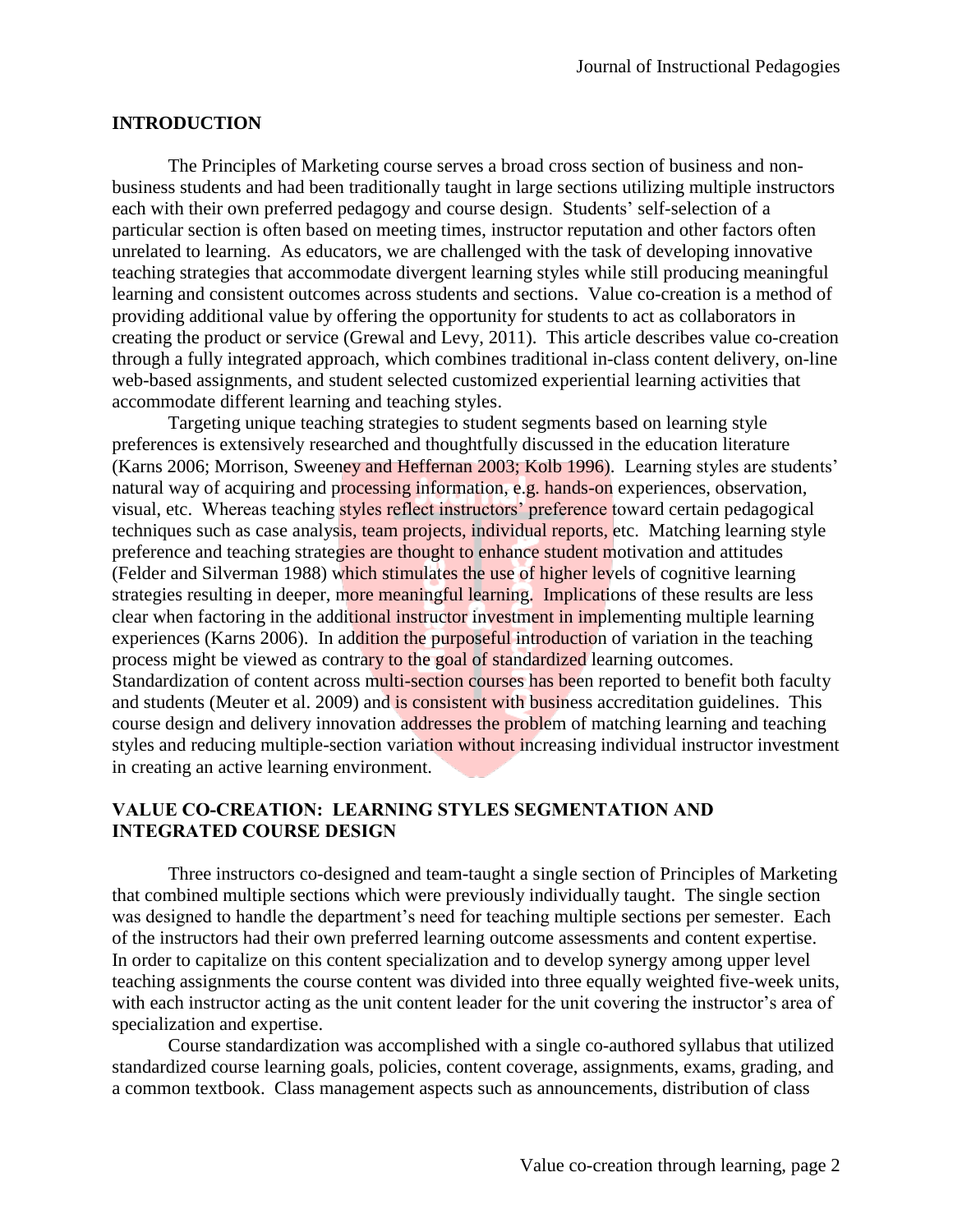materials, feedback, testing, etc. were handled with classroom management software (Desire 2 Learn). All students were required to lease laptop computers as part of the university learning experience which greatly facilitated this aspect of the course.

Three core components form the basic organization of the course: Weekly Lecture, Online Quizzes & Assignments, and Application Activities. The course followed a typical semester's 50 minute, three days per week schedule. However, as part of the integrated component, each student had the opportunity to select their delivery method, ranging from a mostly traditional in-class format to almost exclusively on-line anytime, anywhere learning, based on individual learning preferences.

#### **Weekly Lecture – Instructor Specialization**

Each instructor took on the lead role for content delivery for their five week unit through the live face-to-face Weekly Lectures delivered to all students once per week in a large auditorium. The lectures provide an overview and organization of the unit's content in addition to assisting students in integrating chapter to chapter material. Each instructor, as the unit content leader, was free to use the teaching style/content delivery method consistent with their individual strengths and experiences during their unit's weekly lectures, e.g. lecture, content maps, power point slides, video, student activity, discussions, etc. Student attendance at weekly lectures was optional; however, attendance was recorded and bonus points (five percent maximum of total course points) were earned for attendance. An alternative or supplement to the live weekly lecture was an on-line narrated power point presentation which presented chapter by chapter textbook material. Content knowledge was assessed with three equally weighted multiple choice exams given after each unit. The unit's lead instructor created the unit's exam which was taken by all students and counted as 65 percent of the course grade.

#### **On-line Quizzes & Homework**

The textbook provided the detailed terms and concepts critical in a principles level course. All students were required to read each chapter and complete a weekly, open book online readiness assessment quiz. The purpose of the quizzes (10 multiple choice questions per chapter) was to help ensure students kept current in their reading and provided feedback on their initial understanding of the material. In addition to the weekly quiz students also completed two on-line assignments per week designed to apply the chapter concepts in a video mini-case exercise and in a decision-making activity. The on-line quizzes and assignments were computer graded with scores automatically recorded in the course management software. One class period per week was allocated (students did not meet in class) for students to complete this on-line aspect of the course. Allowing students to complete this on-line anytime, anywhere within the week helped develop their time management skills and provided a sense of responsibility for their learning. The unit's lead content instructor was responsible for creating the on-line quizzes and assignments for his/her unit. The scores from this on-line aspect of the course counted 10 percent of the overall course grade.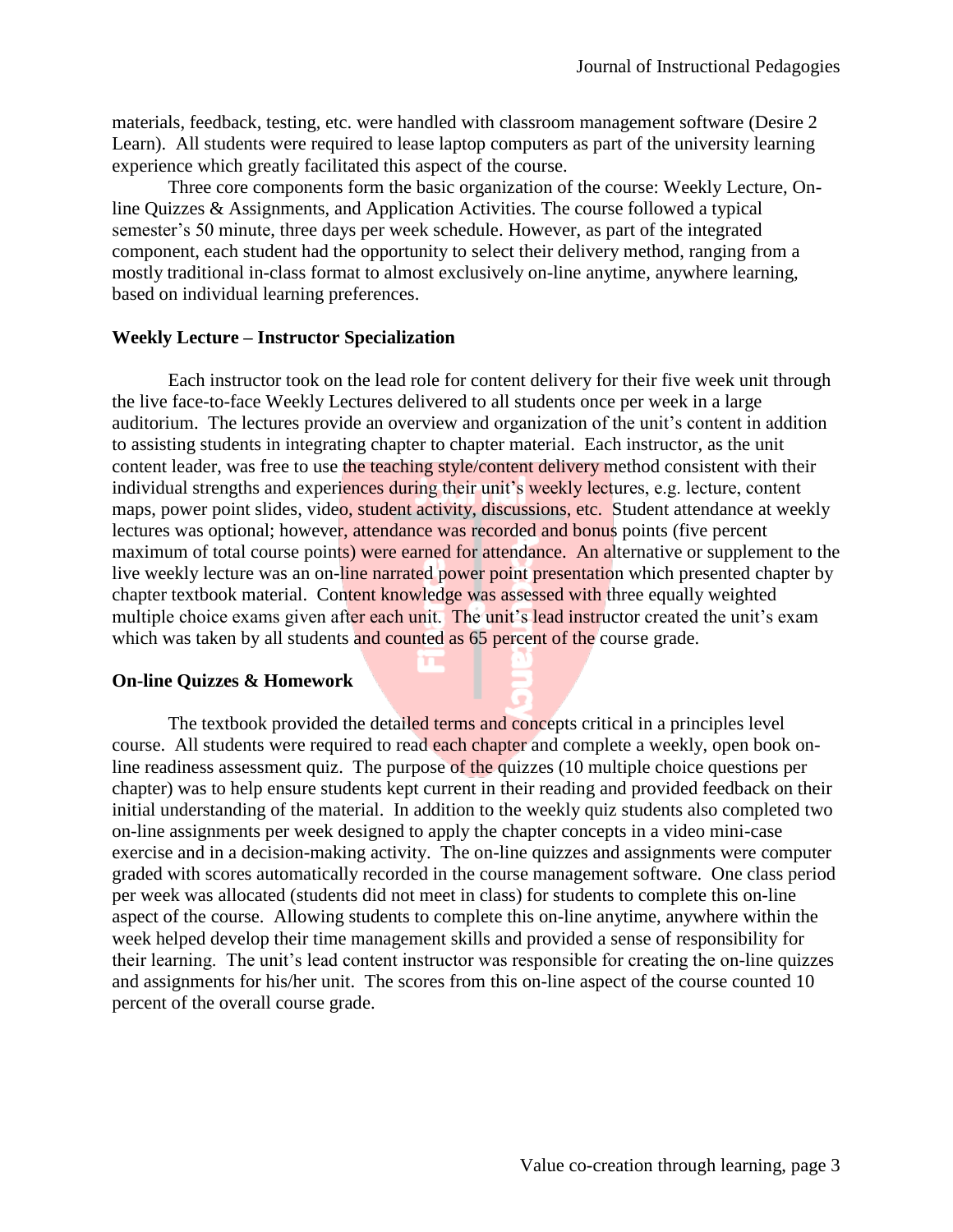#### **Application Activity – Learning Style Appropriate**

Kolb's (1984) experiential learning theory formed the foundation for designing the different application activities. Prior to this fully integrated course design each of the three instructors had been utilizing activities (Team projects, Case Analysis & Marketing Audit) that fit their preferred teaching style and coincidentally corresponded to three different learning styles. Thus, with minor modifications of existing activities the course was able to accommodate and match teaching strengths and preferred learning styles.

Students were e-mailed Kolb's Learning Style Inventory Survey (1996) and were required to complete it before the end of the first week of class. Students were provided with their preferred learning style results as well as a recommendation for their semester-long application activity. Learning styles were explained during the first class using more studentfriendly terminology and descriptions adopted from the Hay Group (http://www.haygroup.com). The correspondence between the classroom terminology and Kolb's learning cycle is: 'Do-er' – Accomodator, 'Creator' – Diverger, 'Planner' – Assimilator, and 'Decision-Maker' – Converger. Do-ers and Creators were combined into one group and worked on the Team Project Activity. Planners were targeted with a Marketing Audit Project and the Decision-Makers conducted Case Analyses. Each Application Activity Coach (instructor) created a one page concept sheet describing their activity and the targeted learning style, see appendix for an example concept page. Instructors pitched their application activity and recommended that students select the application activity that matched their learning style; however, matched selection was not required.

The distribution of learning styles in this class of 107 traditional undergraduate students as indicated in Table 1(Appendix). Each of the three instructors acted as the Application Activity Coach for one of the activities which allowed individual students to work with the same instructor and classmates on a weekly basis throughout the semester. Students who selected either the Marketing Audit or Team Project met one class period per week for their application activity; those students who chose the Case Analysis activity completed their application activity completely on-line. The application activities were specifically tied to the unit/chapter material and were designed so grades were provided at the end of each of the three units. The Application Activity scores contributed 25 percent for the course grade.

#### **ASSESSMENT RESULTS**

This educational innovation was developed and implemented in a naturalistic setting and fine-tuned as the project proceeded; therefore, assessment of effectiveness was guided by educational theory and based on a triangulation of evidence from both students and instructors.

#### **Student Assessment**

The course design provided students with choice in content delivery and in application activities. Student selection of certain course elements, such as lectures and in-class application activities, could provide an experience very similar to a traditional class while selection of other elements, web-based narrated lectures and the Case Analysis application activity could provide a nearly on-line course. All students had a choice in application activity selection and forty-eight percent of the students did appropriately match their preferred learning styles with the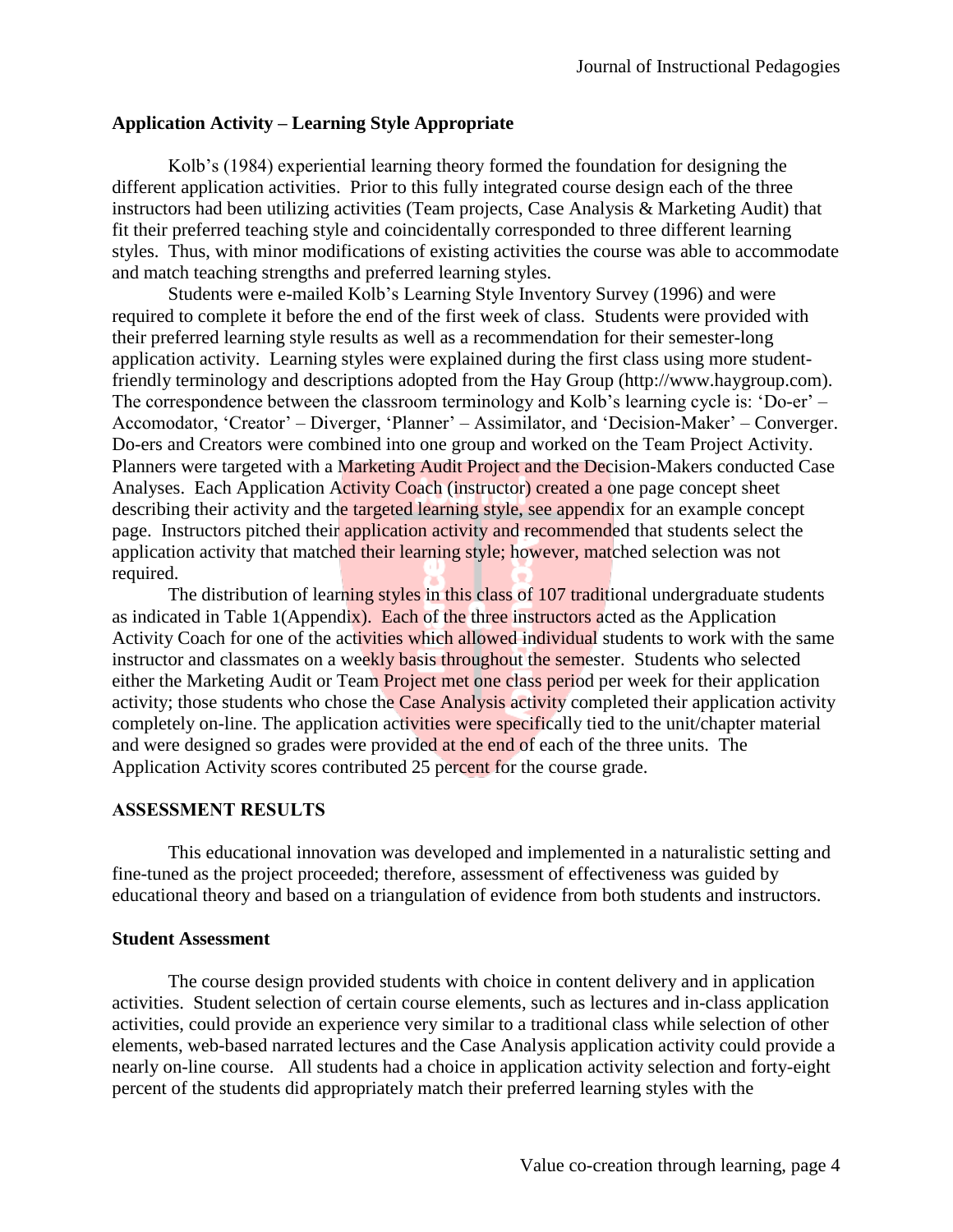recommended application activity. Increased autonomy in learning has theoretical (Deci and Ryan 1985) and empirical support in enhancing student motivation, use of higher level cognitive strategies, and perceived learning (Young 2005).

First, students provided an evaluation of the effectiveness of the major course design components in helping them perform well in the course. The results as indicated in Table 2 (Appendix) are interpret as a positive reaction to the course design.

Second, the course was assessed based on the graded components – Exams, On-line Assignments, Application Activity, Attendance, and Total Course Points. Analysis of Variance results suggest no statistical difference among the four learning styles and performance on any of the graded components. In addition, no significant differences were detected between the performance on the graded components and with students who matched their learning styles to their application activities and those who did not. Graded components were also found not to be correlated with the course design components. Whereas, the lack of relations to the graded components was unexpected it is not uncommon with innovative interventions and graded outcomes (Lincoln 2006, Peng and Bettens 2002). In fact students' overall self-reported GPA was the only measured variable that explained performance of the graded course components. This is congruent with Bacon and Bean's (2006) findings that GPA is typically the covariate that explains the majority of variation in academic performance.

Perhaps a more appropriate evaluation of educational innovations is suggested by Kember, et al. (1994) and is based on changes in the learning approaches of students. Biggs, Kember, and Leung's (2001) revised two-factor Study Process Questionnaire was used to measure students' approaches to learning and whether or not meaningful learning occurred. The 20-item scale measures motivation and learning strategies in order to create the two factors representing Deep Approaches (meaningful learning) versus Surface Approaches to Learning. Examples of scale items for Deep Learning include: 'Topics were interesting and I often spent extra time trying to obtain more information'., 'Made me work hard because I found the material interesting.' as compared to Surface Approaches: 'There was no point in learning material which was not likely to be on the exam.' and 'I only applied what was given in class or on the course outline.' The value co-created, fully integrated course was compared to traditionally taught courses which were previously offered as four separate sections using three different instructors who specified the activities without student choice (bake sale team project, simulation, personal marketing plan). The results for the deep motivation and deep strategy scales which signifying meaningful learning are presented in Table 3 (Appendix). These results indicate that this innovative team-taught, integrated course facilitated deeper learning motivation and strategies as compared to traditionally taught Principles of Marketing students. In addition, the team-taught students reported higher levels of perceived learning (Young 2005, 5-item scale) gained and expressed more favorable attitudes (Mitchell and Olsen 1981, 4-item scale). The self-report measures of Perceived Learning, Attitude, Deep Motivation and Deep Strategies were all significantly correlated with the major course design components.

Typical positive comments on the course included …

"It was a great course design. I really like the fact that you allowed us to choose our own application activity, I don't think that I would have learned as much otherwise. The lectures were not only beneficial to go to in order to learn more, they provided bonus points, and also were interesting too. It was also a great idea to break it up with different instructors too; it keeps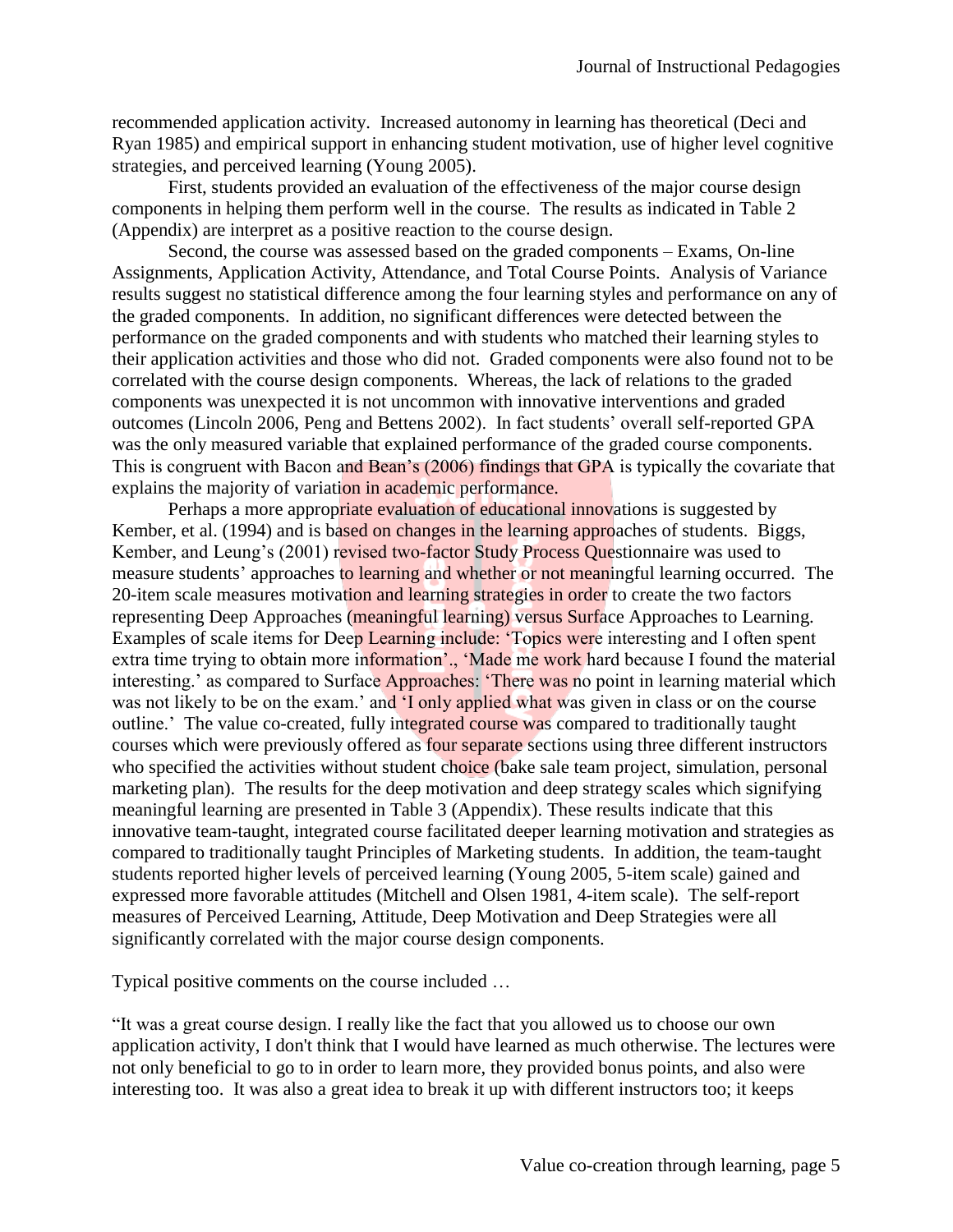things changing as far as lectures go otherwise things tend to get stale by the end of the semester."

"I actually really enjoyed the way the class was run. If you can be self-motivated and do the work on time it's an awesome way of teaching a class in my opinion."

Suggestions for course improvement revolved around the perception that three different teachers made it difficult to prepare for the three exams which some students perceived as being constructed differently. In addition, some students thought there was too much material covered on just three exams and the exams were weighted too much for the course grade. There were also a couple of comments on signing up for a specific instructor and then only having that instructor lecture one third of the time.

#### **Instructor Assessment**

"We as marketing educators want to be as much marketers as we are educators…" (Czinkota and Kotabe 2001). The "practice what we preach" application of segmentation, targeting and positioning concepts in designing and delivering this Principles of Marketing course may in and of itself warrant recommendation of this design. However, additional benefits of focusing each instructors teaching efforts on their preferred content and teaching styles also supported their other teaching loads both reducing overall workload and enhancing their enjoyment in the course. Each instructor received credit for a full section, although shifting part of the course to a technology monitored integrated design reduced our individual lecture load to five lectures, while allowing improved content delivery. Working hands-on with students during the weekly application activity maintained the instructor-student interactions which was valued highly. Instructor-instructor collaborations also increased allowing the instructors to learn and improve from each other. In addition, students were exposed to three different marketing faculty which we view as a positive in recruitment of majors. A side benefit of this design was the reduction of physical classroom space required for the course in that the application activities were staggered across the three days requiring only one room versus three if taught as a traditional class.

### **CONCLUSIONS**, **CHALLENGES AND ADAPTABILITY**

This value co-creation, fully integrated, learning style appropriate course design met the course goal of enhancing the student and instructor experience in Principles of Marketing. The Learning Styles Inventory and the Study Process Questionnaire provided an understanding of the students' heterogeneous learning style needs allowing the deployment of this dynamic and evolving course design. Time must be spent on educating the students on the purpose of each course design component e.g. on-line quizzes are to facilitate currency in reading the text and are not meant as an exam. It is also recommended that "staff" be listed for registration purposes so an expectation for a specific instructor is not created. In addition, the perception of instructorexam variation should be addressed by co-authorship and/or by standardizing the results across exams.

The implementation of this innovation is suitable for any multi-section course in which the instructors are willing and able to work together as a team. Perceived reduction in academic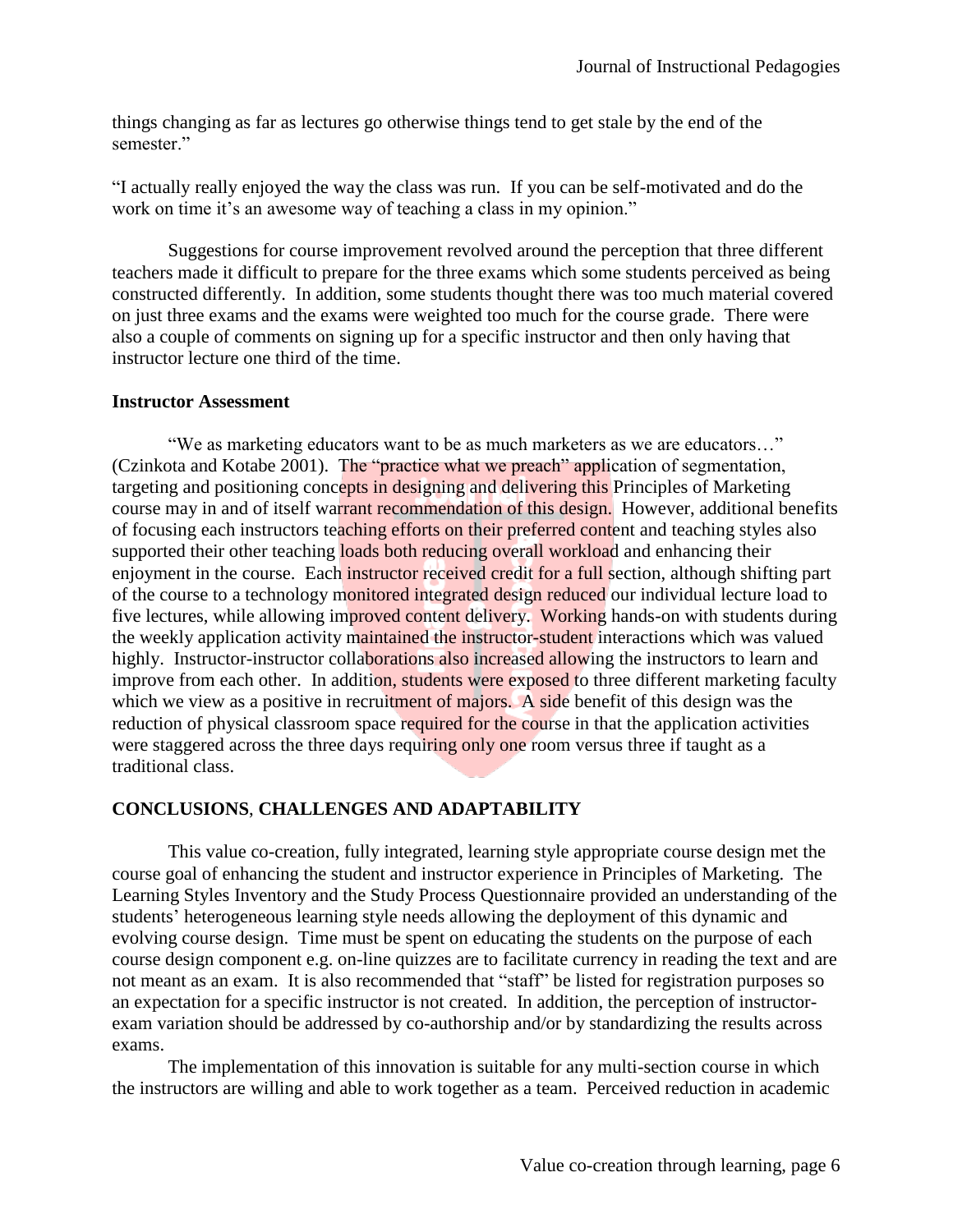freedom may be the greatest hurdle for adaptation in other classes and institutions. A strong shared goal of enhancing student learning and the co-creation of instructional design can help overcome individual instructor autonomy. The reward can be an increase in student motivation and meaningful learning, in addition to, an overall reduction in individual instructor investment through technology and the specialization in content and teaching strengths.

# **REFERENCES**

- Bacon, R. Donald and Beth Bean (2006), "GPA in Research Studies: An Invaluable but Neglected Opportunity," *Journal of Marketing Education*, 28(April): 35-42.
- Biggs, J. B., D. Kember and D.Y.P. Leung (2001), "The Revised Two-factor Study Process Questionnaire: R-SPQ-SF," *British Journal of Educational Psychology*, 71, 133-49.
- Czinkota, Michael R. and Masaaki Kotabe (2001), *Marketing Management*, 2nd edition Cincinnati, Ohio: South-Western.
- Deci, Edward L. and Richard M. Ryan (1985), *Intrinsic Motivation and Self-determination in Human Behavior*, New York: Plenum.
- Felder, Richard M. and L. K. Silverman (1988), "Learning Styles and Teaching Styles in Engineering Education," *Engineering Education*, 78(7): 674-81.
- Grewal, Dhruv and Michael Levy (2011), Marketing, McGraw-Hill/Irwin: New York, NY.
- Hay Group, (n.d.), "One Style Doesn't Fit All: The Different Ways People Learn and Why it Matters," Retrieved March 25, 2011 from. [http://www.haygroup.com/leadershipandtalentondemand/downloadfiles/misc/learning\\_styles\\_booklet.pdf.](http://www.haygroup.com/leadershipandtalentondemand/downloadfiles/misc/learning_styles_booklet.pdf)
- Karns, Gary L. (2006), "Learning Style Differences in Perceived Effectiveness of Learning Activities, *Journal of Marketing Education*, 28 (April), 56-63.
- Kember, David, Margaret Charlesworth, Howard Davies, Jan McKay and Vanessa Stott (1994), "Evaluating the Effectiveness of Educational Innovations: Using the Study Process Questionnaire to Show that Meaningful Learning Occurs," *Studies in Educational Evaluations*, 23(2): 141-157.
- Kolb, D. A. (1984), *Experiential Learning: Experience as the Source of Learning and Development*, Englewood Cliffs, NJ: Prentice Hall.
- Kolb, D. A. (1996), *Learning Styles Inventory: Self-scoring Test and Interpretation Booklet*, Boston: Hat/McBer Training Resource Group.
- Lincoln, Douglas (2006), "Student Authored Cases: Combining Benefits of Traditional and Live Case Methods of Instruction," *Marketing Education Review*, 16(1): 1-7.
- Meuter, Matthew L., Kenneth J. Chapman, Danniel Tot, Lauren K. Wright and William McGowan (2009), "Reducing Content Variance and Improving Student Learning Outcomes," *Journal of Marketing Education*, 31 (August), 109-119.
- Mitchell, A. A. and J. C. Olsen (1981), "Are Product Attribute Beliefs the Only Mediators of Advertising Affects on Brand Attitude?" *Journal of Marketing Research*, 18, 318-32.
- Morrison, Mark, Arthur Sweeney, and Troy Heffernan (2003), "Learning Styles of On-Campus and Off-Campus Marketing Students: The Challenge for Marketing Educators," *Journal of Marketing Education*, 25, (December), 208-217.
- Peng, L.L. and R.P.A. Bettens (2002), "NUS Students and Biggs' Learning Process Questionnaire," *The Center for Development of Teaching and Learning Brief*, (October), 3-6.
- Young, Mark R. (2005), "The Motivational Effects of Classroom Environment in Facilitating Self-Regulated Learning," *Journal of Marketing Education*, 27 (April), 2.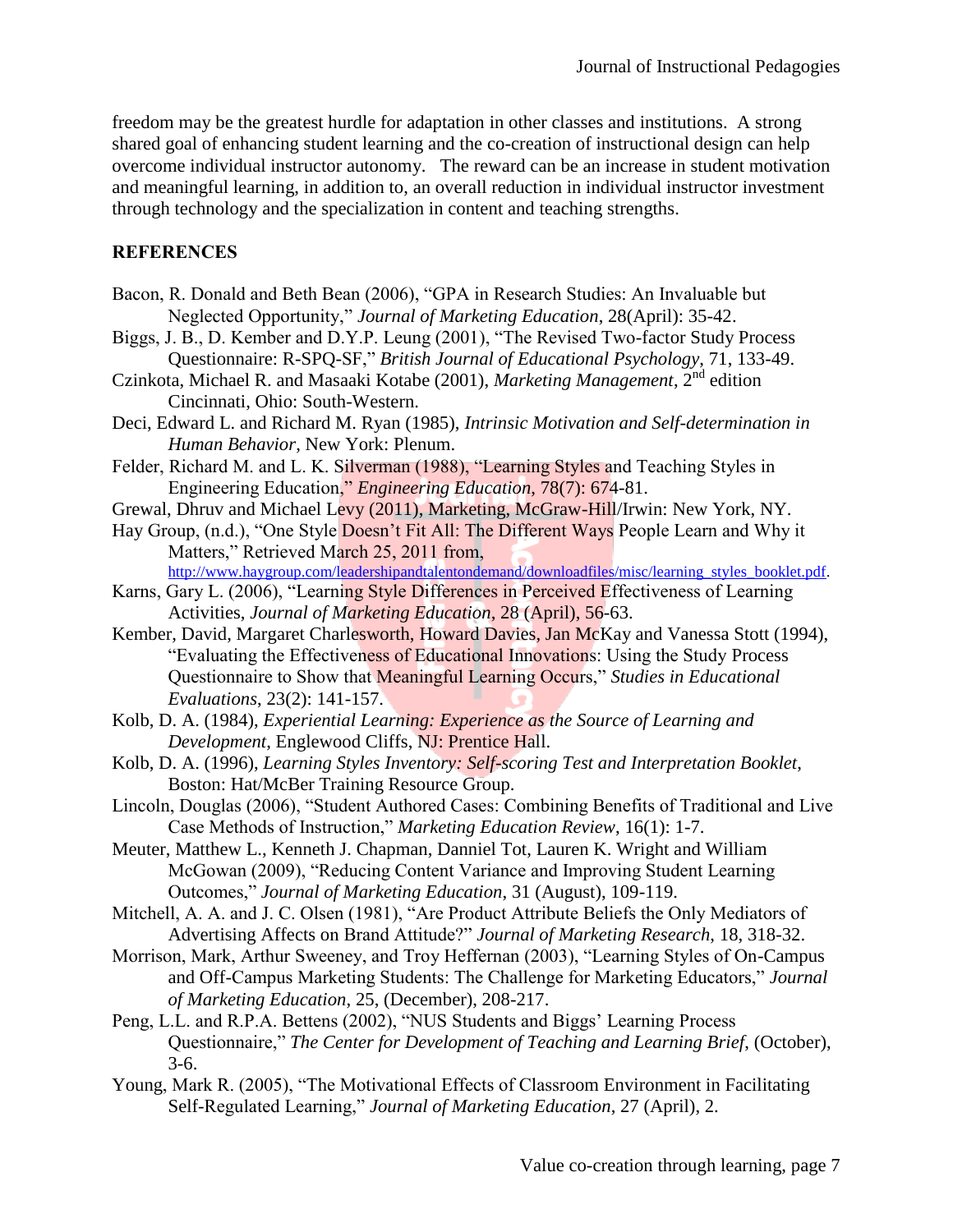# **APPENDIX**

|                        | Percent                | Recommended                 | Percent                     |
|------------------------|------------------------|-----------------------------|-----------------------------|
| <b>Learning Styles</b> | <b>Learning Styles</b> | <b>Application Activity</b> | <b>Application Activity</b> |
| Creators               | 28%                    | <b>Team Project</b>         |                             |
| Do-ers                 | 34%                    | <b>Team Project</b>         | 50%                         |
| <b>Planners</b>        | 26%                    | <b>Marketing Audit</b>      | 28%                         |
| Decision-Makers        | 12%                    | Case Analysis               | 22%                         |

# Table 1: Learning Styles and Application Activities

Note:  $N=107$ 

Table 2: Evaluation of Course Design Components

| Course Design               |      |                           | Percent Very                  |
|-----------------------------|------|---------------------------|-------------------------------|
| Components                  | Mean | <b>Standard Deviation</b> | <b>Effective or Effective</b> |
| <b>Application Choice</b>   | 1.53 | .707                      | 87.7%                         |
| <b>Attendance Choice</b>    | 1.53 | .830                      | 88.7%                         |
| <b>On-line Assignments</b>  | 1.75 | .769                      | 85.8%                         |
| <b>Application Activity</b> | 2.04 | .975                      | 72.6%                         |
| Weekly Lecture              | 2.30 | 1.06                      | 66.0%                         |
| <b>Multiple Instructors</b> | 2.54 | 1.13                      | 54.7%                         |
|                             |      |                           |                               |

Note:  $N=107$ , scale  $1 = \text{Very Effective}$  and  $5 = \text{Very Ineffective}$ 

| Table 3: Motivation, Strategies, Attitudes and Perceived Learning |  |  |
|-------------------------------------------------------------------|--|--|
|                                                                   |  |  |

|                 |            |             |                      | Correlations |            |             |
|-----------------|------------|-------------|----------------------|--------------|------------|-------------|
|                 | Innovative | Traditional | Scale                |              |            |             |
|                 | Course     | Course      | # of Items           | Weekly       | On-line    | Application |
|                 | Mean(SD)   | Mean(SD)    | Reliability          | Lecture      | Assignment | Activity    |
| Deep Motivation | 13.2(4.5)  | 16.1(4.1)   | $5(\alpha = 91)$     | .58          | .52        | .54         |
| Deep Strategy   | 11.7(3.9)  | 16.4(3.3)   | $5(\alpha = 87)$     | .62          | .58        | .56         |
| Attitude        | 10.7(6.1)  | 19.4(6.7)   | $4(\alpha = 97)$     | .62          | .60        | .59         |
| Perc. Learning  | 17.5(6.4)  | 24.4(5.7)   | 6 ( $\alpha = .94$ ) | .60          | .55        | .58         |
| N               | 107        | 186         |                      |              |            |             |

Note: All means different at .05. All correlations significant at .05. 1 = Completely Agree and 5 = Completely Disagree